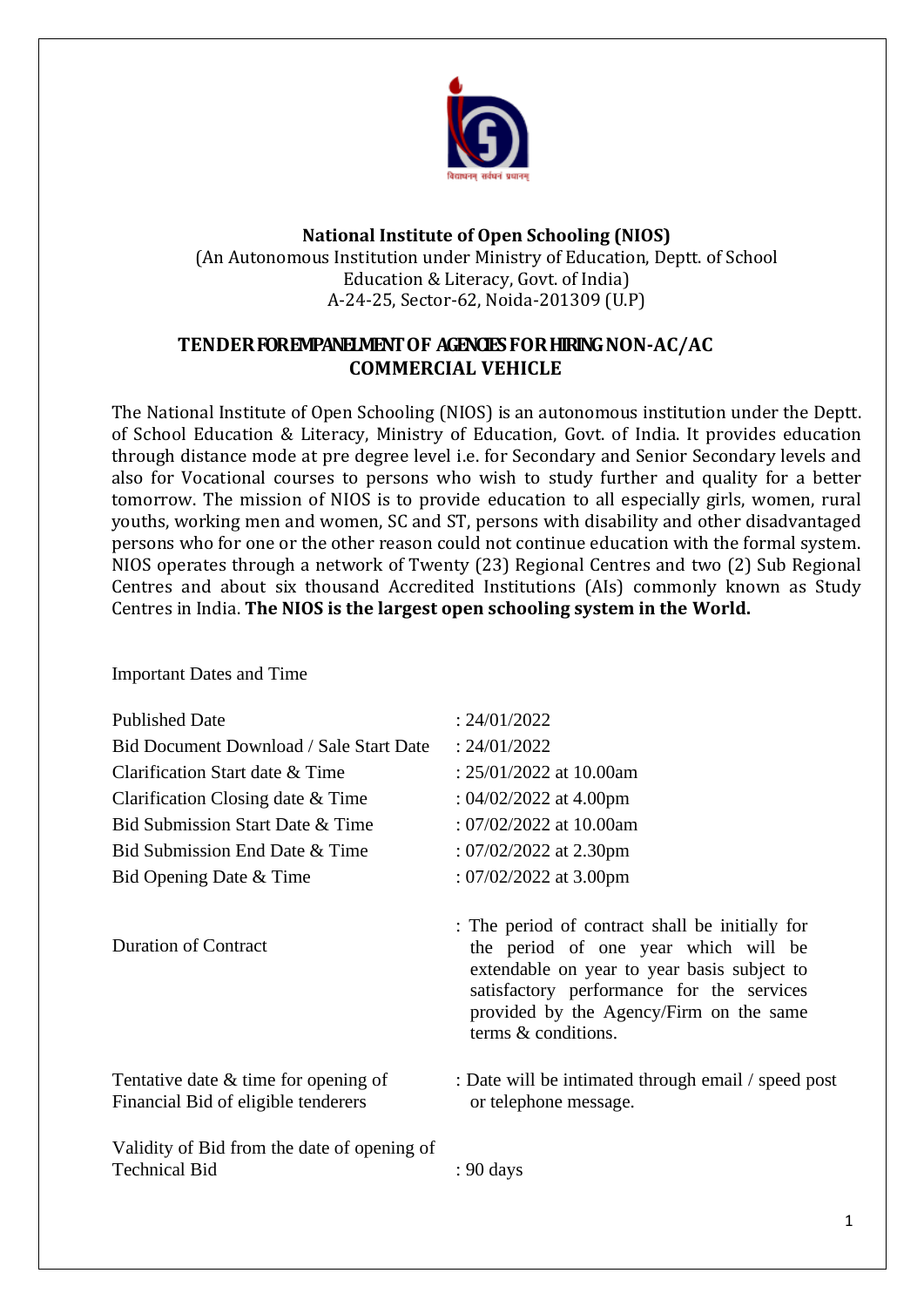#### **01 INSTRUCTIONS TO BIDDERS:**

(i) The National Institute of Open Schooling (NIOS) invites sealed tenders from reputed, experienced and financially sound Tour & Travels firms/Agencies located in Delhi/New Delhi/Noida/Ghaziabad for empanelment for hiring of different types of Commercial vehicles like Swift Dzire/Aura/Ertiga/ Innova/ Innova Vista & Tempo Traveller 18 seater Diesel/Petrol/CNG driven/on regular/ monthly basis and or as and when required basis initially for a period of one year in two bid system (Technical & Financial Bid). The term of contract can be extended for a further period of two more years on year to year basis subject to satisfactory performance on the same rates, terms & conditions. The proposal must be submitted in two separate envelopes, first envelope should contain "Technical bid" appended at Annexure–I along with EMD of Rs. 20,000/- (Rupees Twenty Thousand Only) by mode of Demand Draft of any Nationalized Bank in favour of Secretary, NIOS payable at Noida along with all supporting documents for Technical qualification of the firm/agency and second envelope should contain "Financial Bid" in Annexure-II and clearly marked so on the cover/envelope respectively. Both the envelope should be sealed properly and submitted in a bigger single cover super scribed "Tender document for empanelment of agencies for hiring of AC Commercial Vehicle" addressed to:

The Secretary National Institute of Open schooling (NIOS) A-24-25, Sector- 62, Noida – 201309 (U.P)

The Tender may be dropped in the sealed tender box meant for the purpose kept at Maintenance Section, Room No. 204, 2nd Floor, NIOS, A-24-25, Sector- 62, Noida – 201309 (U.P.) on or before last date of bid submission.

- (ii) The tender document can be downloaded free of cost from the website of NIOS i.e. **www.nios.ac.in** as well as from Central Public Procurement Portal i.e. **www.eprocure.gov.in.**
- (iii) **The EMD of the successful tenderers will be retained along with the performance Security deposit till the completion of the contract and thereafter on the request of bidder EMD will be refunded without any interest.** The EMD of unsuccessful tenderer shall be returned by NIOS in due course of time.
- (iv) The intending tenderers may note that the Financial Bids of only those bidders shall be opened who qualify in the Technical Bid. In the absence of EMD the technical bid will not be considered and summarily be rejected for financial bid.
- (v) Bid shall remain valid for 90 days beyond the closing date of the tender. In no case should there be any change in the format of Technical and Financial Bid. The bids submitted in the proforma other than the proforma provided for the purpose, will be rejected summarily.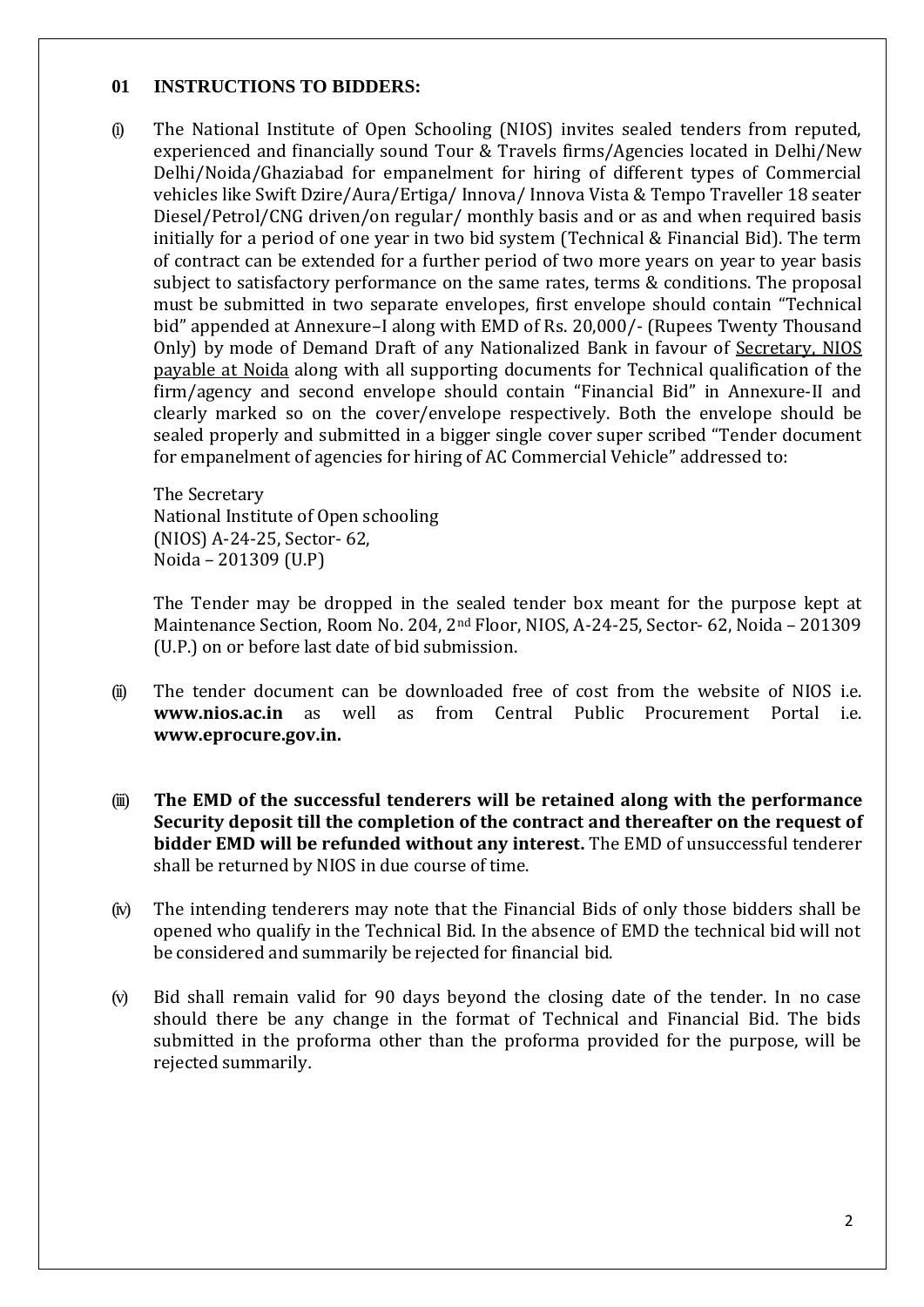# **02 SCOPE OF WORK:**

The NIOS requires commercial vehicles on hire basis from the Taxi Operators/Agencies for the Official use for its Officers as well as for conduct/supervision of public examinations, outside Experts who are called to attend Meetings, Seminars, Workshops, Monthly basis etc. only reputed, experienced and financially sound Tours & Travels firm /Agencies having experience in the tours and travel business and competent to provide requisite numbers of commercial vehicles on an average 03-04 on daily basis. The type/make of vehicle to be hired shall be at the sole discretion of the NIOS. The firm should possess at least 3-4 commercial vehicle of the type i.e. Swift Dzire/Aura/Ertiga/ Innova/ Innova Vista & Tempo Traveler 11 seater/18 seater/22 seater or equivalent which may be registered in the name of bidding firm or in the name of bidding firm's owner.

The NIOS proposes to create panel of transporters to provide commercial vehicles for the use of Office of the NIOS through open tender and invite tenders under two bid systems in sealed covers from reputed, experienced and financially sound Tours & Travels firm/Agencies. Lowest rate received in each will be picked up and after due approval will be offered to all technically qualified Firm/Agency.

The Vehicles will be hired by the NIOS as per actual requirement irrespective of day and night. Area of field duty will be throughout Delhi, New Delhi, NCR and all over India. Taxi Operators/Agencies will ensure that taxes, if any, must be paid for the vehicle being sent to adjoining areas and out station for the NIOS. There is no commitment from the NIOS regarding the number of vehicles to be hired or minimum kms to be run in case it is hired on daily basis.

The vehicle should report to the place of requirement as per directions of the NIOS. There will be no dead mileage. The kilometer for the purpose of 'vehicle run' and 'hours of duty' shall be reckoned from the Garage and to the point of duty end & vehicle released. No mileage will be allowed to Drivers for lunch/breakfast or for filling of petrol/diesel/CNG, etc.

### **03 ELIGIBILITY CRITERIA:**

- 1. The Bidder should be a bonafide firm/ company registered under relevant law/rules of the Government and the bidder must have at least 3-4 cars/ Commercial Taxis registered in the name of firm/owner.
- 2. The firm/ company should be registered with GST authority.
- 3. The firm should have annual turnover of Rs.30 (Rupees Thirty Lakh) per annum last 3 years. Documents in support of turnover (along with Income Tax & Service Tax Returns, GST of the relevant years) enclosed with the technical bid of the tender.
- 4. The firm should have such experience of having successfully completed similar works mentioned in para one of Terms and Conditions during last 5 years ending last day of March, 2021 i.e.2016-17 to 2020-21
- 5. Experience certificates as per para 3 above, award letters and performance certificates of last five years i.e. 2015-16 to 2019-20 issued by officers of the level of Section Officer or above should be enclosed along with technical bid of the tender.
- 6. An Affidavit in the enclosed format at Annexure-III must be submitted by the bidder. A copy of such Affidavit must be submitted along with the EMD.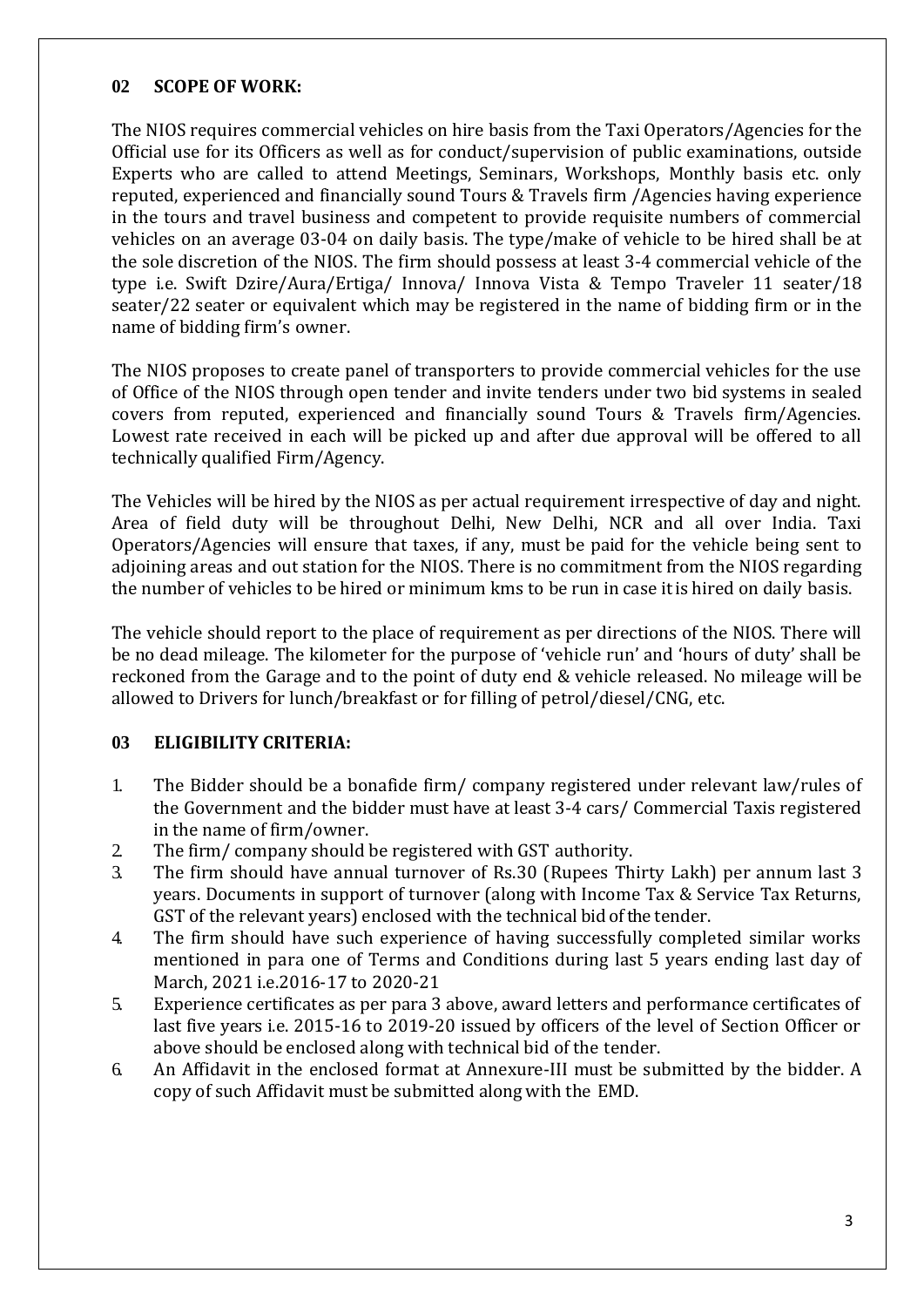# **04 TERMS & CONDITIONS OF THE CONTRACT:**

- 1) Definition of similar work: The words "Similar Work" shall mean the experience in providing commercial vehicles to Govt. Departments/ Public Sector Undertakings. The NIOS may require 7-8 commercial vehicles on daily basis. However, the demand may vary from time to time particularly the demand of vehicles may increase at the time of Public Exam and Workshop/Seminar/Meeting etc and may go upto 20-25 commercial vehicles in a day.
- 2) The commercial vehicles require are Swift Dzire/Aura/Ertigo/ Innova/ Innova Vista & Tempo Traveller 18 seater or equivalent. The number of vehicle may increase or decrease at the discretion of the NIOS. The type/make or vehicle to be hired will be the sole discretion of the NIOS.
- 3) The monthly engagement` of vehicle will be considered only when the vehicle is hired for more than 15 days in a month and for less than 15 days engagement, payment will be made on per day basis.
- 4) The garage of the firm should be located within a periphery of 5 to 15Kms radius in Delhi/NCR covering all the Districts of Delhi/New Delhi/NCR.
- 5) The contracting firm will be solely responsible for strict compliance of all the Rules and Regulations notified by Govt. of NCT of Delhi or other Government agencies from time to time for plying of commercial vehicles.
- 6) There will be no dead mileage. The kilometer age for the purpose of "vehicle run" and "hours of duty" shall be reckoned from the Garage and to the point of duty end & vehicle released. No mileage will be allowed to drivers for lunch/breakfast or for drawl of petrol/diesel/CNG etc.
- 7) The commercial vehicles should be in perfect working condition and should be well maintained during the contract period. None of the commercial vehicles supplied should be registered prior to 2017. Bids must be accompanied with copies of RCs of at least 3-4 commercial vehicles of required class only.
- 8) The firm should have at least 5 years of experience in tour and travel business in providing commercial vehicle in the Government Sector/ PSUs and should have an annual turnover of Rs.30 (Thirty Lakh) or more during the last three years. Experience and performance certificate should be enclosed along-with the Technical bid of tender documents.
- 9) The firm should possess at least 3-4 commercial vehicles i.e. Swift Dzire/Aura/Ertiga/ Innova/ Innova Vista & Tempo Traveler 18 seater or equivalent which may be registered in the name of the bidding firm or in the name of bidding firms' owner.
- 10) The commercial vehicles provided should be in excellent condition mechanically as well as get-up wise i.e. outer body/ upholstery etc. should be decent looking.
- 11) The owner/firm should be in a position to provide commercial vehicles on short notice as and when needed.
- 12) The drivers of the commercial vehicles should be professional drivers and should be fully conversant with the routes of Delhi especially Delhi/NCR and surrounding areas and should possess valid driving license to drive the commercial vehicles in their names. The drivers will always be decently dressed in uniform and courteous. The Drivers must be proficient in speaking local languages, well mannered, courteous with proven integrity, healthy personal habits and should always carry a mobile phone with him. Drivers not found upto the mark as per above condition or in the event of misbehavior on the part of drivers, the NIOS may impose penalty as deemed fit on the firm.
- 13) The owner/firm should be in a position to provide standby vehicle in case of any breakdown.
- 14) All expenses will have to be borne by the firm in case of breakdown of the vehicle provided. Immediate replacement of the breakdown vehicle will have to be provided.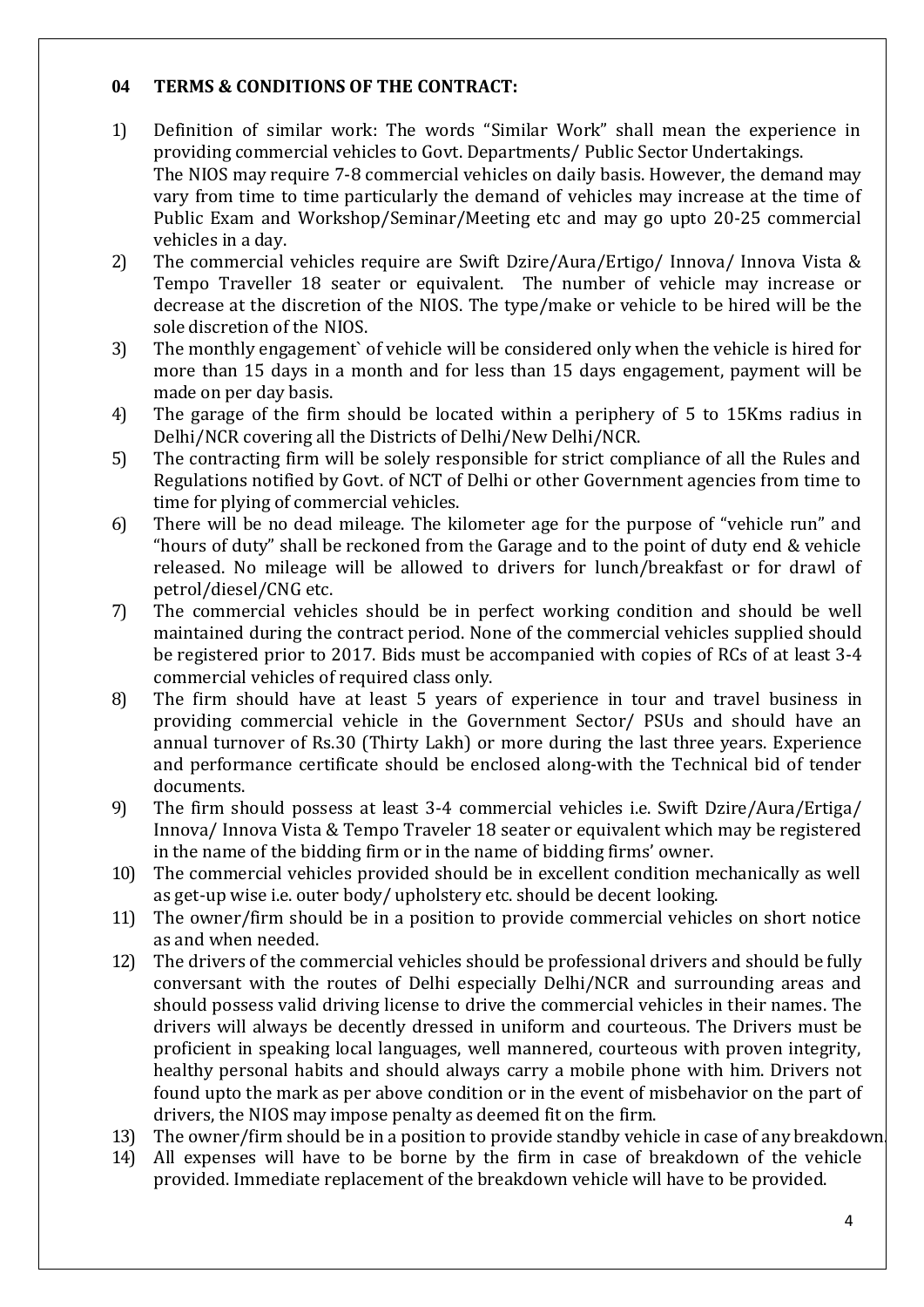- 15) In case a vehicle is requisitioned and the same does not reach at the appointed time and juncture, the NIOS will be free to call another vehicle from the open market and the expenses on this account will be deducted from the pending Bills/Security etc. Besides, a penalty of Rs.500/- would be imposed for every such lapse.
- 16) The owner/firm should be available round the clock on his own direct telephone/mobile (office as well as residence) so as to respond to the call for taxies in emergent cases. The firm should also be able to provide commercial vehicles on Saturday/Sunday & Holiday, as per the requirement.
- 17) All the charges towards repair/servicing, salary of the Driver, Petrol/Diesel/CNG/ Road Tax/Registration Tax expenses, any other incidental expenses on Operations & Maintenance of the hired vehicle would be borne by the firm.
- 18) The vehicle would be insured in all respects by the firm. In case of any accident or theft etc. all the claims arising out of it will be met by the agency and NIOS shall not be liable in any manner whatsoever.
- 19) The vehicle with the driver would be placed at the disposal of the NIOS as and when required. The NIOS would be free to use the hired commercial taxi in any manner for carrying officials, material etc. as per its requirements and the firm will not have any objection to it.
- 20) Jurisdiction for legal disputes, if any arising during the currency of the contract, will be settled in Delhi courts only.
- 21) Bidder may quote their unconditional rates strictly in the prescribed proforma for Financial Bids.
- 22) No advance payment, in any case, would be made to the firm.
- 23) The firm will obtain the duty slips every day duly signed by the user or will maintain the log book on daily basis as the case may be, duly signed by the users concerned.
- 24) The Bills along with signed duty slips or copies of the log book signed by the officers for hiring of vehicles would be submitted in the first week of the following month after the completion of the month to the Section Officer (Mtce.), NIOS for payment.
- 25) The tender has to be accompanied by an Earnest Money Deposit (EMD) of Rs. 50,000/- (Rupees Fifty Thousand Only) in the form of a Demand Draft from any Commercial/Nationalized bank in an acceptable form in favour of the Secretary, NIOS, Noida. The successful bidder will have to deposit with the Performance Security Deposit of **Rs.75,000/- (Rupees Seventy Five Thousand Only)** in the form of Account Payee Demand Draft/Fixed deposit/Bank Guarantee from any Commercial/Nationalized bank in an acceptable form in favour of the Secretary, NIOS, Noida for the due fulfillment of the contractual obligations which is refundable without any interest on termination of the contract after deducting any penalty/ any liability of any kind imposed by the NIOS on account of unsatisfactory services.
- 26) The EMD will stand forfeited if the successful bidder withdraws or on notifying the rates, refuses to accept the tender or violate any other terms & conditions or the tender.
- 27) The NIOS reserves the right to accept/reject any bid and to cancel the bidding process/contract at any time and reject all bids, at any time prior to placement of order, without thereby incurring any liability and assigning any reasons whatsoever.
- 28) All Covid Protocol follows.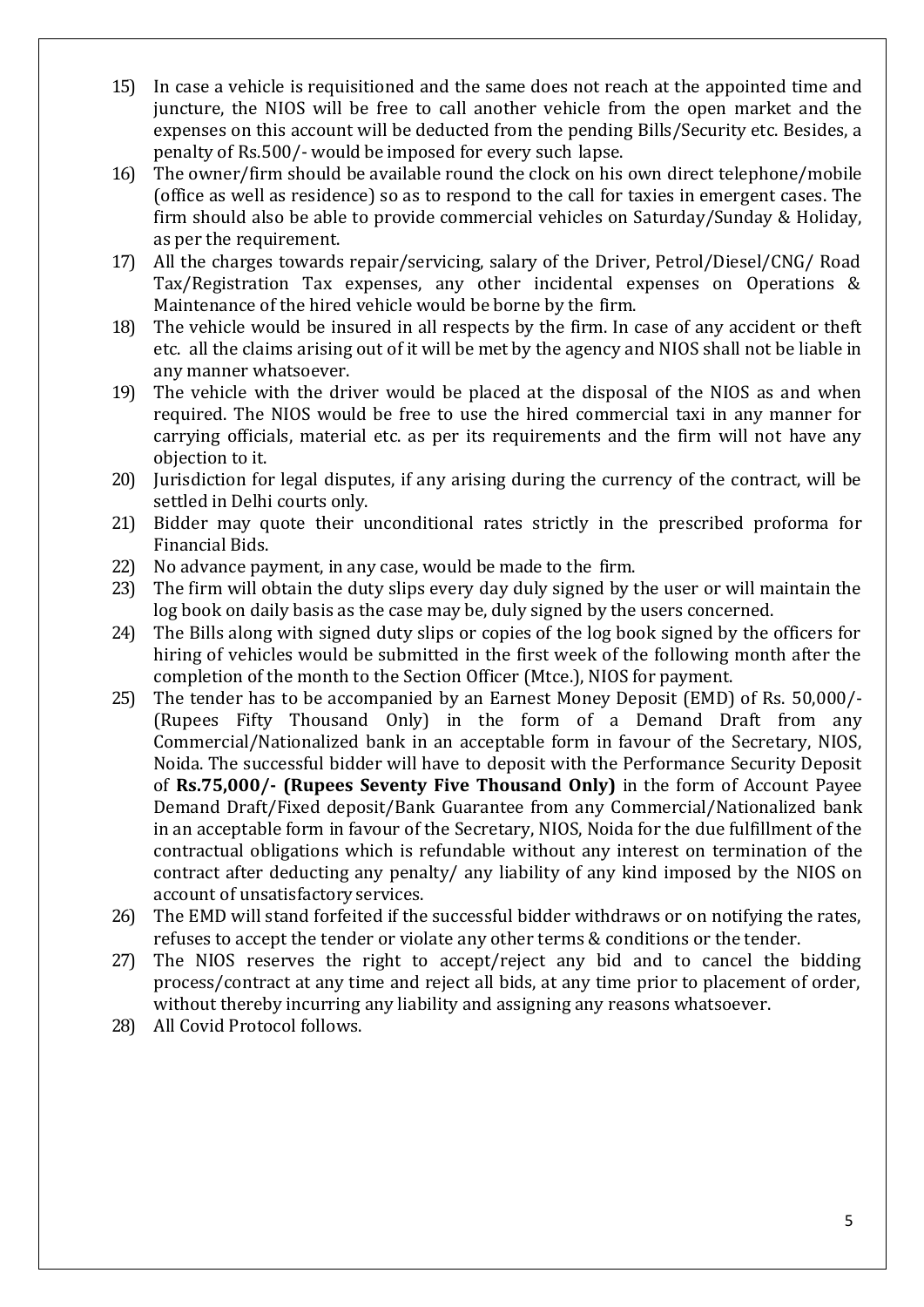### **OPENING OF TENDER:**

Technical bid will be opened by the duly constituted Committee appointed in this behalf on date and time specified above in presence of the tenderer/their authorized representatives who wish to be present. No separate intimation will be sent for this purpose. Financial bid of those tenders, who have qualified in the Technical bid, will be opened separately and date of opening will be informed to the commercial tenderers accordingly.

The Secretary, NIOS, reserves the right to accept or reject any or all the offers without assigning any reasons whatsoever. No agency shall have any right to claim for award of contract on the basis of his tender and rates quoted therein.

# **AWARD OF CONTRACT:**

The NIOS shall have the right to award the contract of hiring of commercial taxi services to the selected agency(s) initially for a period of one year which shall be extendable further for a period of two more years on year to year basis on the same rates and terms and conditions if performance of the contractor is found to be satisfactory. However, firm will make request in writing for extending the period of the contract before expiry of the existing contract period.

The NIOS shall also have the right to consider award of contract of hiring of commercial taxi services to such other agencies which did not participate in the tender process and are interested to provide taxi services to the NIOS on the approved rates and terms & conditions of the NIOS. A request can be made to Secretary, NIOS along with Security Deposit of **Rs. 75,000/- (Rupees Seventy Five Thousand Only)** of any Nationalized/Commercial Bank subject to fulfillment of eligibility conditions as laid down in the tender documents and Technical Bid Proforma.

Rates finalized at the beginning of the contract shall remain in force throughout the contract period.

### **PENALTY:**

- i. The firm will ensure that commercial vehicles and the drivers are not normally changed, which are engaged on monthly basis. Frequent changes of commercial vehicles and drivers will not be permitted. A penalty of Rs.500/- will be imposed for changing of driver or commercial taxi before 2 (two) months' period from its coming into service.
- ii. In case of delay in reporting, a penalty of Rs.50/- per 15 minutes delay shall be imposed.
- iii. A penalty of Rs.500/- per day per vehicle may be levied if any vehicle fails to meet the above terms and conditions on any day. Commercial taxis provided by the firm will be regularly inspected by nominated officers for the purpose and in case of non-compliance of any of the conditions, if brought to the notice by the users or the inspecting officer, a penalty of Rs.500/- on each fault will be imposed.

In case of abnormal irregularities/serious lapses, the matter may be referred to a Committee duly constituted and approved by the Competent Authority and decision of the Competent Authority of the NIOS in this regard shall be final and binding on the Taxi Operator(s)/Agencies.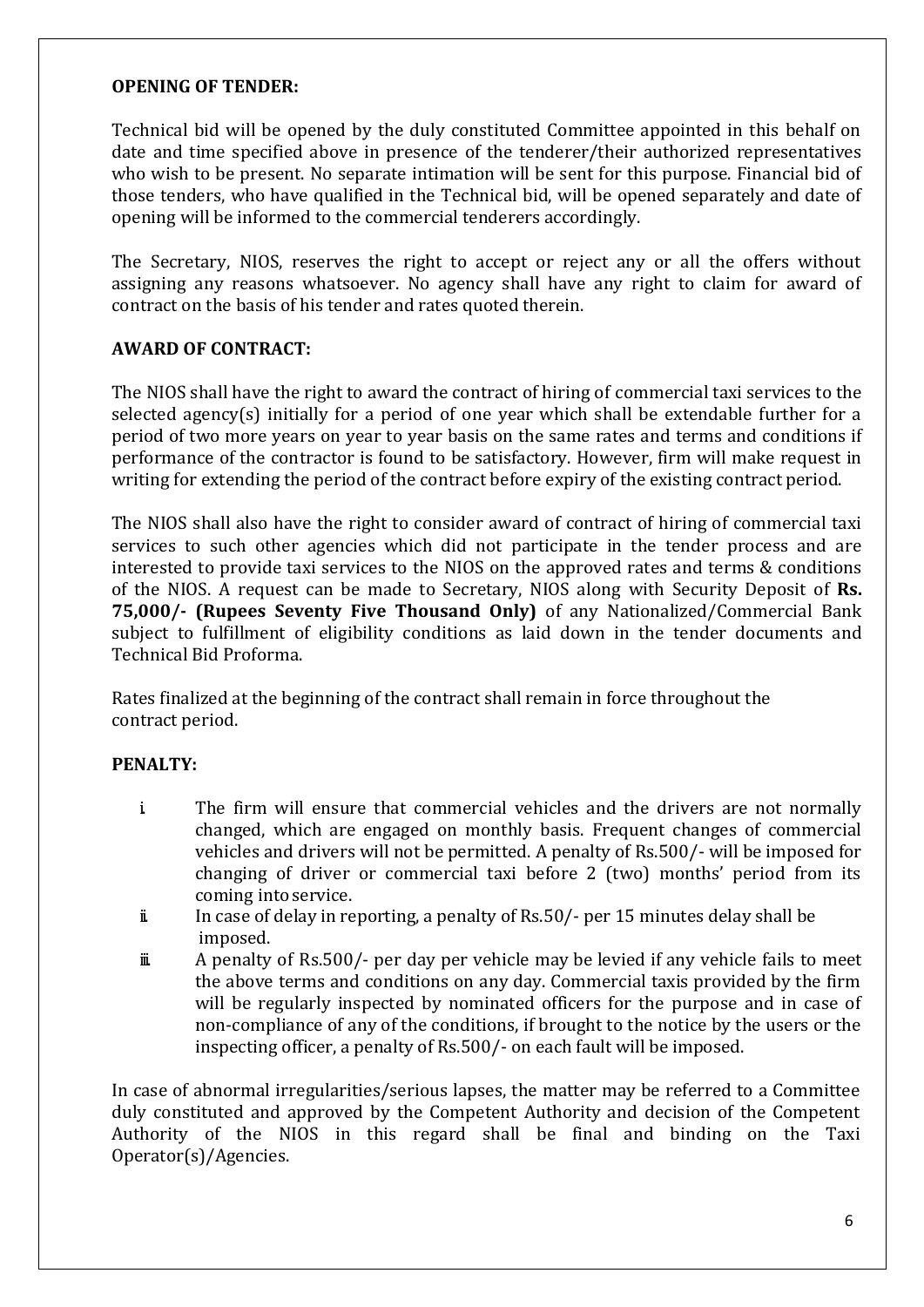# **PAYMENT:**

The payment will be made on monthly basis on submission along with GST no. of the NIOS as well as of the firm on the printed bill proforma supported by duty slip(s) and duly signed by the user Official/Officers of the NIOS along with details of journey claimed by the agency. In the absence of duty slip along with the bill, no payment shall be made for that bill.

No advance payment, in any case, would be made to the agency.

#### **ARBITRATION:**

Any dispute between the Taxi Operator(s)/Agencies and his Driver/employees will be resolved by the agencies without any involvement of the NIOS in any manner without prejudice to the right of the NIOS.

If any dispute arises between the parties regarding the terms & conditions in relation of the contract and execution thereof, the matter shall be referred to an Arbitrator(s) as may be appointed by the Competent Authority of NIOS for Arbitration & Conciliation Act, 1996. The Taxi Operator(s) shall not question the decision of the Arbitrator(s) on the ground that the Arbitrator(s) is/are Government Servant(s). The decision/award of the Arbitrator(s) shall be final and binding on both the parties.

#### **PRICES:**

The contract charges include charges of Driver(s), repair and maintenance of vehicle(s), cost of petrol/diesel, insurance of taxi, etc., and any other incidental expenses.

Actual parking charges, toll taxes, entry taxes/inter-state for journeys/service taxes will be reimbursed along with the hiring charges claim bill, on production of original receipts.

No request for escalation of rates would be entertained for whatsoever reasons, during the contract period.

The Taxi Operator(s)/Agencies shall be directly responsible for the wages, which should not be less than minimum wages prescribed by the Government. Provident Fund, Bonus or any other benefits available under the rules shall also be payable to the employees engaged by the Taxi Operator(s)/Agency. NIOS shall not entertain any such claim of person employed by the Agency.

# **OTHER TERMS & CONDITIONS OF CONTRACT:**

All requirements under various statutory levies including Contract Labour Act, Transport, Insurance, Income tax and Good & Service Tax, etc. must be complied by the Taxi Operator(s)/Agencies. The Agency shall be responsible to pay all tax dues/amount directly as decided by court or law under the rules, etc. The NIOS shall have no concern about such payments.

The Agency will also be required to submit an undertaking along with the Technical Bid stating that no legal suit/criminal case is pending against its proprietor or any of its Directors for any violation in PF Act/ESI Act/Labour Laws, Road Accidents, Traffic Rules, etc. or having been earlier convicted on the ground of moral turpitude or for violation of any other law and will provide details in case there no any suit/criminal case is pending.

Tax deduction at Source (TDS) and other applicable taxes will be deducted from each bill by the NIOS.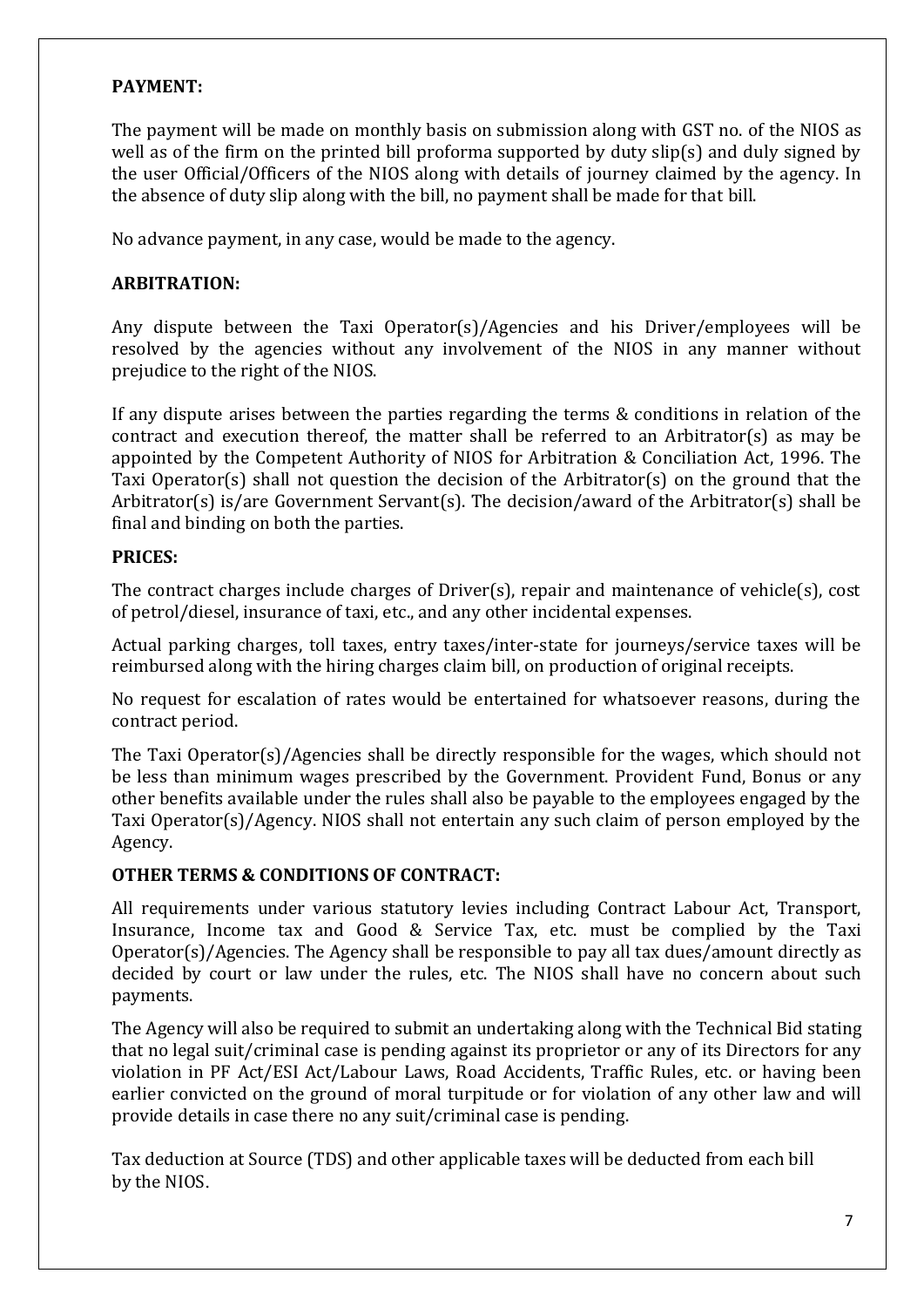The Agency shall ensure proper and reasonable precautions during performance of their obligations and in the event of any loss being caused to the NIOS on account of negligence/dereliction of duties or performance of their obligations by the Agency or the Agency's staff, the Agency shall be liable to indemnify to the NIOS for such loss out of the insurance cover or otherwise.

The Driver/Staff deployed by the Agency for driving the vehicles should hold valid commercial driving license and be physically and mentally fit.

The Agency shall obtain adequate insurance cover for the vehicle, his staff and all bonafide passengers of the vehicle supplied pursuant to this tender. Further, the Agency shall be responsible for all injuries and accidents to such staff and bonafide passengers during the course of performance of the Agency's obligations pursuant to the tender.

All the vehicles supplied to the NIOS should fully comply with vehicle fitness requirements in the NCR, Noida or in the State and all provisions of Motor/Vehicles Act, 1988 and rules made there under including other instructions/requirements issued/specified from time to time.

Taxi Operator must mention GSTN no. on bill claimed if applicable.

The GSTN no. of NIOS is **09AAATN4906C1ZT.**

# **NOTICE OF TERMINATION OF THE CONTRACT:**

The services of the Agency can be terminated by the NIOS without assigning any reason any time during the period of contract.

The services of the Agency can also be terminated without any notice in case of violation of any clause of the contract agreement such as failure to provide required vehicle, poor quality of vehicles, inadequate or untrained manpower provided or any other violation, wages not paid to the workers or paid less than minimum wages applicable under the relevant Act. In case, the Agency wants to discontinue the work, it will have to serve two months clear notice to the NIOS for termination of the contract.

### **JURISDICTION OF COURTS:**

Any legal disputes will be subject to jurisdiction of Delhi Court only.

# **5. PRICE SCHEDULE (TO BE UTILIZED BY THE TENDERERS FOR QUOTING THEIR LOWEST RATES)**

The tenderers must quote their lowest rates in the Financial Bid form appended at Annexure-II.

Secretary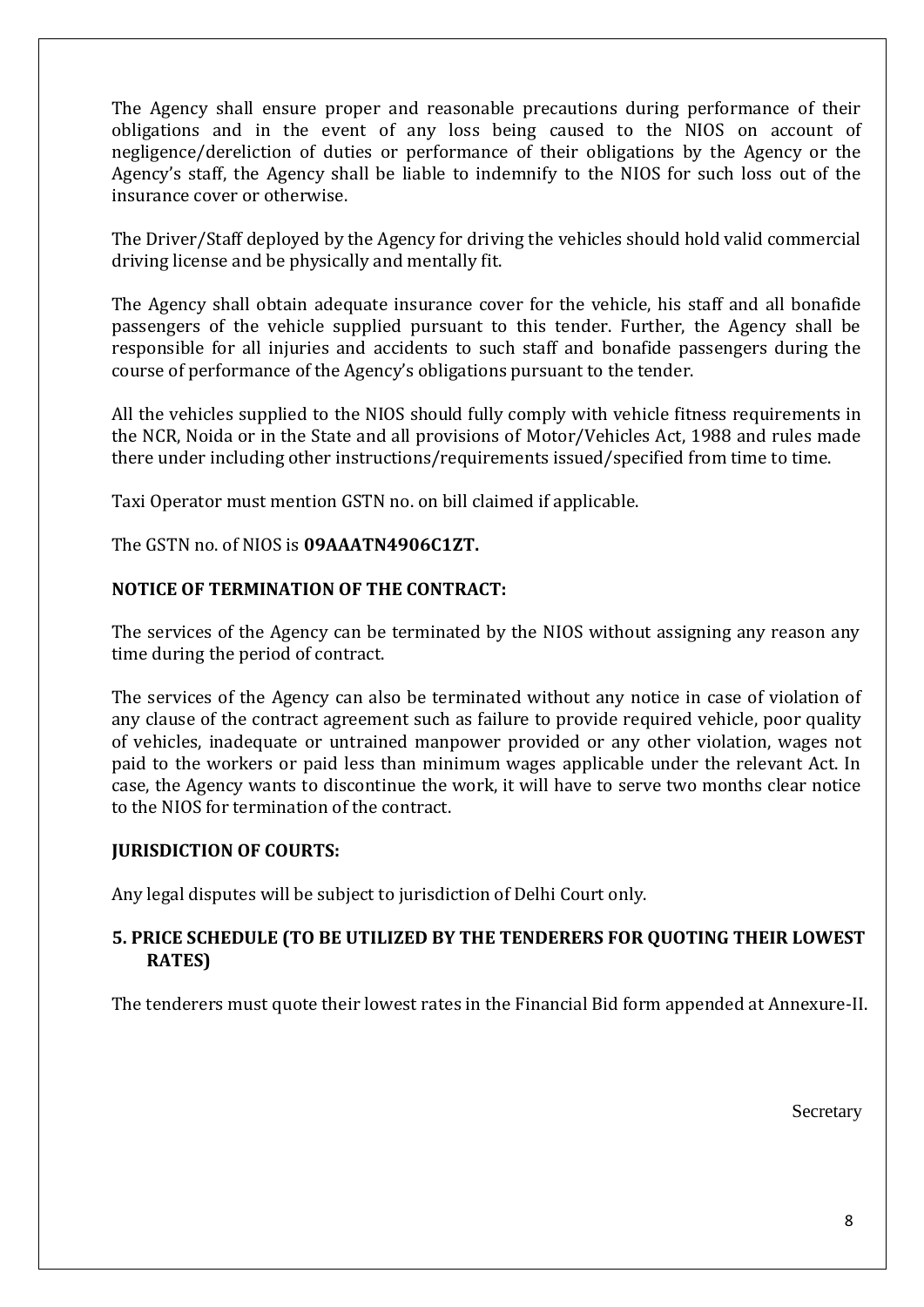### **ANNEXURE – I**

# **NATIONAL INSTITUTE OF OPENSCHOOLING TECHNICAL BID FOR HIRING OF COMMERCIAL TAXI SERVICES**

All Columns should be filled and documents should be enclosed in support of information.

| Sl. No. | Particulars to be given with Documentary Status (to be filled by the Tenderer)<br>proof                                                                                                                                                                                                                                                                                                                                                                                                                                                                                          |  |
|---------|----------------------------------------------------------------------------------------------------------------------------------------------------------------------------------------------------------------------------------------------------------------------------------------------------------------------------------------------------------------------------------------------------------------------------------------------------------------------------------------------------------------------------------------------------------------------------------|--|
| 1.      | Name of the Taxi Operator/Agency with<br><b>Complete Address</b><br>Phone no.s: $(0)$ &<br>(Mob) Email:                                                                                                                                                                                                                                                                                                                                                                                                                                                                          |  |
| 2.      | Constitution<br><sub>of</sub><br>the<br>Agency<br>Proprietorship/Partnership/Private<br>Limited Company/Public Limited Company                                                                                                                                                                                                                                                                                                                                                                                                                                                   |  |
| 3.      | Registration No. of the Agency (Under State<br>Govt. or any other Act)<br>(Please attach documentary proof)                                                                                                                                                                                                                                                                                                                                                                                                                                                                      |  |
| 4.      | Name & Designation of the key/top official of<br>the Agency with his/her Mobile Number.                                                                                                                                                                                                                                                                                                                                                                                                                                                                                          |  |
| 5.      | Location of the Garage with Telephone no.<br>and full address                                                                                                                                                                                                                                                                                                                                                                                                                                                                                                                    |  |
| 6.      | Experience for providing taxi services for<br>various reputed organizations preferably to<br>Government/Public Sector Undertakings/<br>Autonomous bodies. The firms must have<br>of<br>having<br>successfully<br>experience<br>completed similar works during last 5 years<br>ending last day of March, 2021 i.e. 2016-17<br>to 2020-21                                                                                                                                                                                                                                          |  |
| 7.      | Total no. of Commercial vehicles of the<br>Swift Dzire/Aura/Ertiga/<br>type/make<br>Innova/<br>Vista<br>Innova<br>Tempo<br>&<br>Traveller<br>equivalent<br>18seater<br>or<br>registered not prior to 2017 should be<br>available with the Agency.<br>vehicles<br>These<br>commercial<br>be<br>must<br>registered in the name of the firm/owner.<br>(Enclose self attested copies of RCs)<br>A minimum of 3-4 commercial vehicles<br>should be of the type/ make mentioned<br>above should be registered in the name of<br>bidding firm or in the name of bidding firms<br>owner. |  |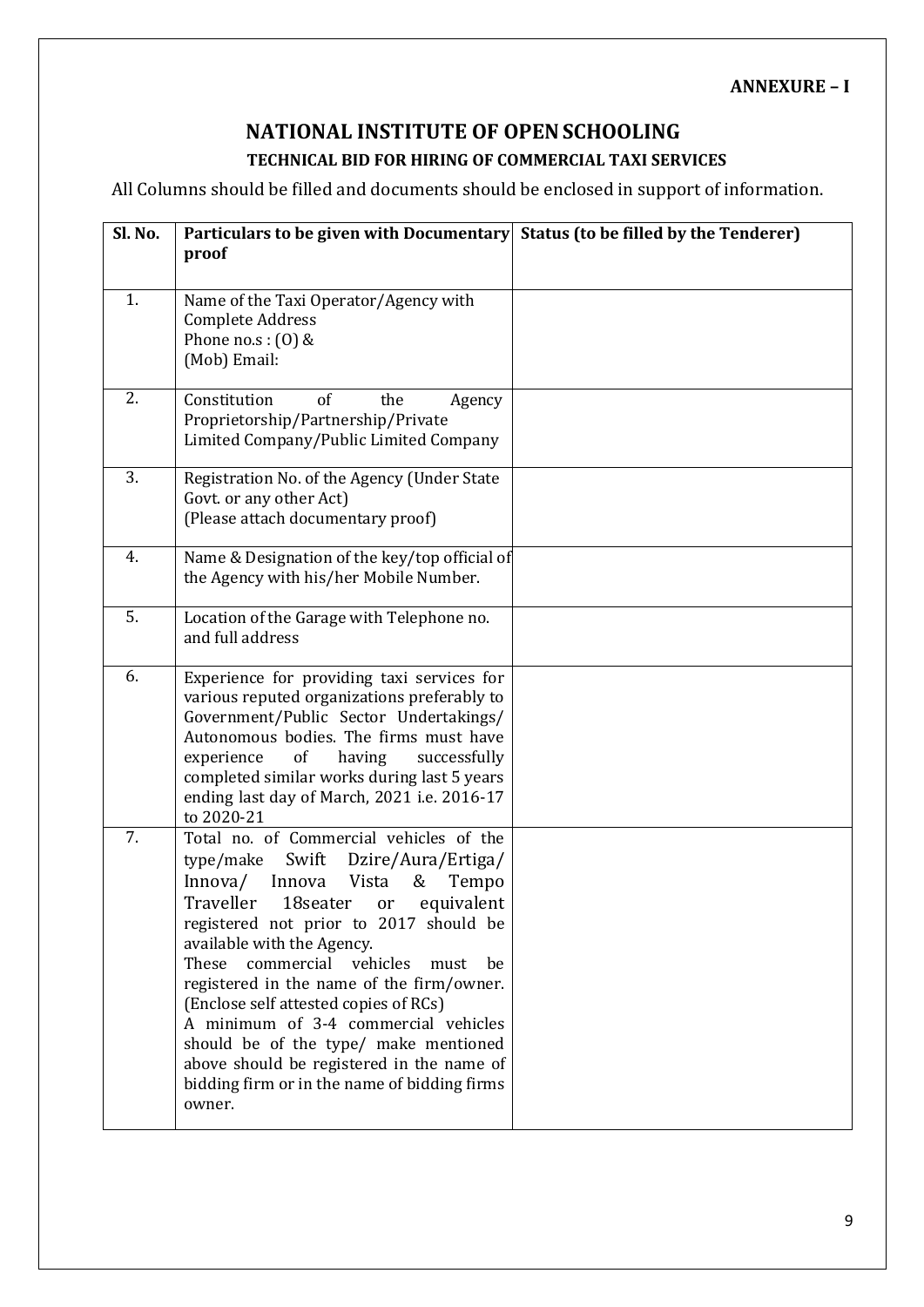| 8.  | Name of the existing Clients whom the<br>Agency is providing commercial taxi<br>services on regular/ monthly basis with<br>their name, designation of the contact<br>person and Mobile<br>Numbers. Please attach a list.             |                                                   |
|-----|--------------------------------------------------------------------------------------------------------------------------------------------------------------------------------------------------------------------------------------|---------------------------------------------------|
| 9.  | Minimum Annual Turnover of the Agency<br>should be Rupees Thirty Lakh per year<br>during the last 3 years.<br>(Please enclose copy of Audited Statements<br>of three years and Turnover Certificate from<br>a Chartered Accountant). |                                                   |
| 10. | IT returns of the Agency for the last three<br>Assessment Years. (Attach a self attested<br>copy)                                                                                                                                    |                                                   |
| 11. | PAN No. (Attach a self attested copy)                                                                                                                                                                                                |                                                   |
| 12. | GST Regn. No. (Attach a self attested copy)                                                                                                                                                                                          |                                                   |
| 13. | Details of EMD of Rs. 50,000/- (Rupees<br>Fifty Thousand Only) being submitted<br>herewith                                                                                                                                           | Demand Draft no.<br>Date<br>Amount<br><b>Bank</b> |

### **UNDERTAKING**

I/we hereby submit an undertaking that no legal suit/criminal case is pending against me/us or any of my/our Directors for any violation if PF Act/ESI Act/Labour Laws, Road Accidents, Traffic Rules, Etc. or having been earlier convicted on the ground of moral turpitude or for violation of any other law.

> Signature of the Authorized Signatory with Official seal of the Agency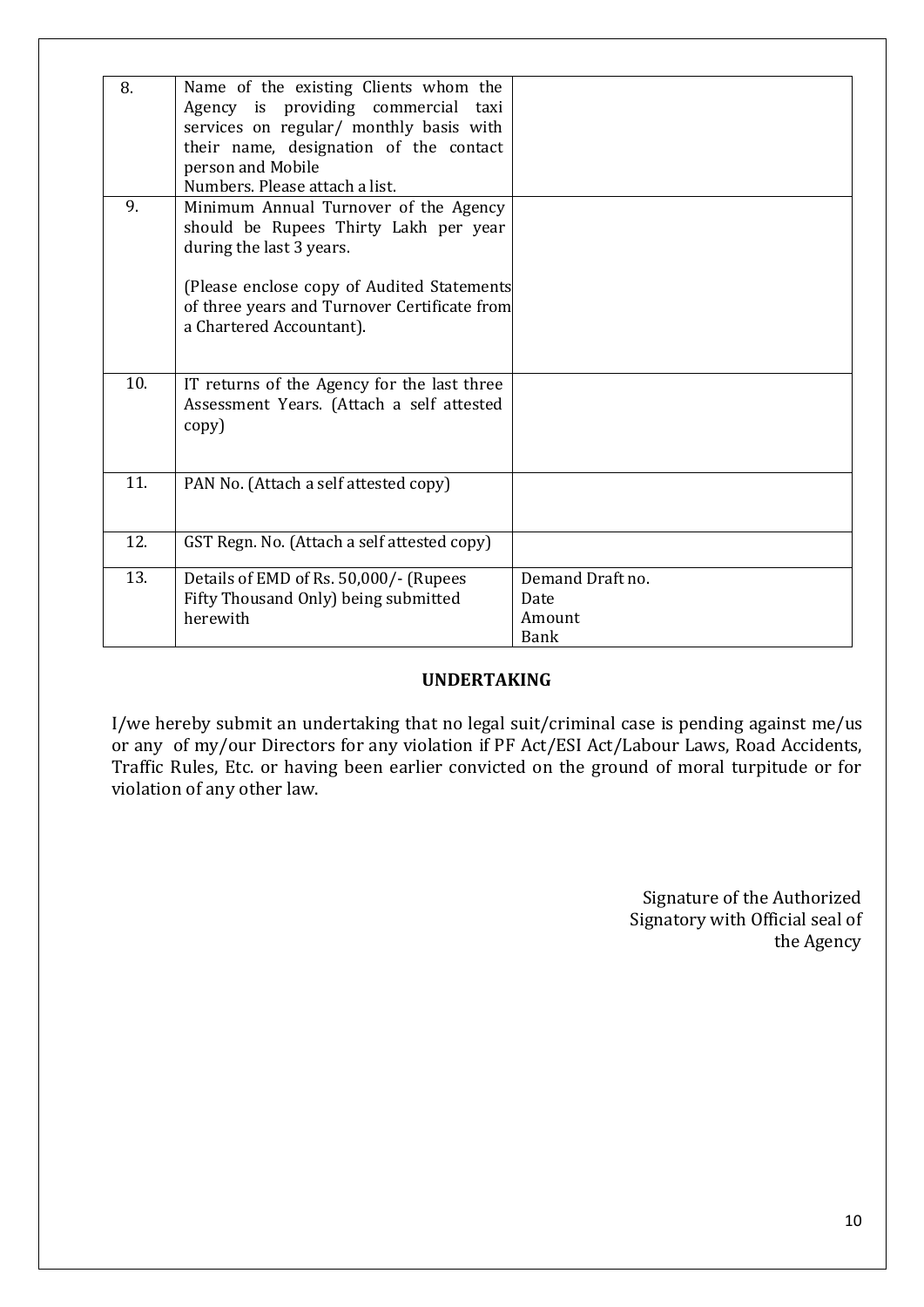#### **ANNEXURE-II**

# **NATIONAL INSTITUTE OF OPEN SCHOOLING**

#### PROFORMA FOR FINANCIAL BID

# **X. Local journey :- (The journey performed in Delhi and NCR shall be treated as localjourney)**

| <b>Duty</b><br>(Local Basis)                                     | <b>Rate for Swift</b><br>Dzire/Aura/Toyota | Rate for /<br>Breeza/<br>Ertiga/Ciaz | <b>Rate for</b><br>Innova/Innova Vista | <b>Rate for</b><br><b>Tempo</b><br><b>Traveler</b><br>[18 Seater] |
|------------------------------------------------------------------|--------------------------------------------|--------------------------------------|----------------------------------------|-------------------------------------------------------------------|
| 40 Km & 5 Hrs                                                    |                                            |                                      |                                        |                                                                   |
| 80 Km & 10 Hrs                                                   |                                            |                                      |                                        |                                                                   |
| Extra/Km                                                         |                                            |                                      |                                        |                                                                   |
| Extra/Hours                                                      |                                            |                                      |                                        |                                                                   |
| Night Charges, if<br>any, after 11 pm<br>onwards<br>(for Driver) |                                            |                                      |                                        |                                                                   |

#### **Y. Outstation Journey (Minimum 200 km per day)**

| <b>Duty</b><br>(Local<br><b>Basis</b> )                          | <b>Rate for Swift</b><br>Dzire/Aura/Toyota | Rate for /<br>Breeza/<br>Ertiga/Ciaz | <b>Rate for</b><br>Innova/Innova Vista | Rate for<br><b>Tempo Traveler</b><br>(18 Seater) |
|------------------------------------------------------------------|--------------------------------------------|--------------------------------------|----------------------------------------|--------------------------------------------------|
| Minimum<br>Charges for 200<br>km per day                         |                                            |                                      |                                        |                                                  |
| Extra/Km                                                         |                                            |                                      |                                        |                                                  |
| Extra/Hours                                                      |                                            |                                      |                                        |                                                  |
| Night Charges,<br>if any, after 11<br>pm onwards<br>(for Driver) |                                            |                                      |                                        |                                                  |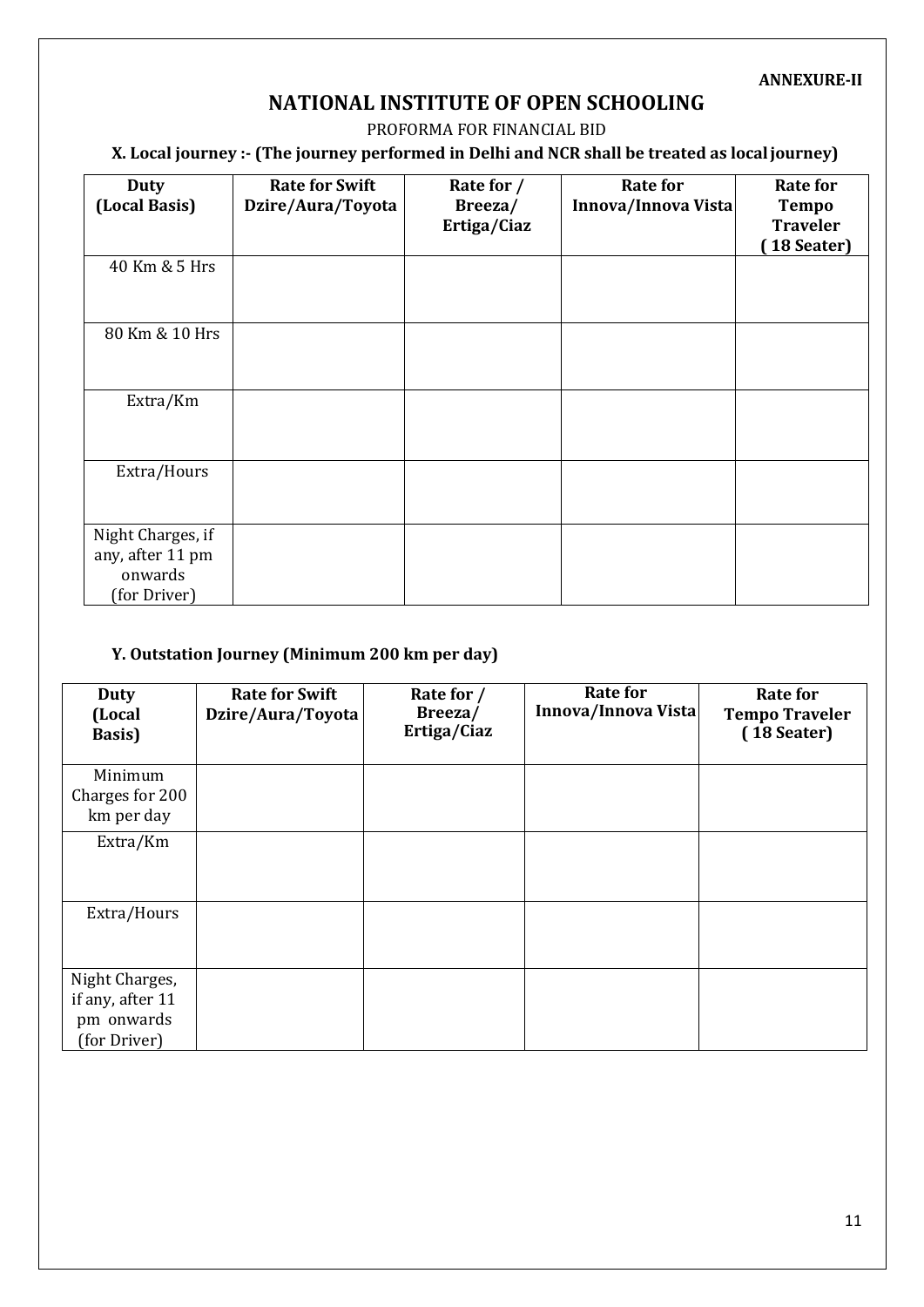# **Z. Monthly basis:**

| Km & Hrs Extra / Kms                                          | <b>Rate for Swift</b><br>Dzire/Aura/Toyota | Rate for /<br>Breeza/Ertiga/Ciaz | Rate for Innova/Innova<br><b>Vista</b> |
|---------------------------------------------------------------|--------------------------------------------|----------------------------------|----------------------------------------|
|                                                               |                                            |                                  |                                        |
| 2000 Km /250<br><b>Hrs</b>                                    |                                            |                                  |                                        |
| Extra/Km                                                      |                                            |                                  |                                        |
| Extra/Hours                                                   |                                            |                                  |                                        |
| 2400 Km /300<br>Hrs                                           |                                            |                                  |                                        |
| Extra/Km                                                      |                                            |                                  |                                        |
| Extra/Hours                                                   |                                            |                                  |                                        |
| Night Charges, if any,<br>after 11 pm onwards<br>(for Driver) |                                            |                                  |                                        |

# **Note: None of the Vehicles should registered prior to 2017**

**Signature of the Authorized Signatory with official seal of the Agency**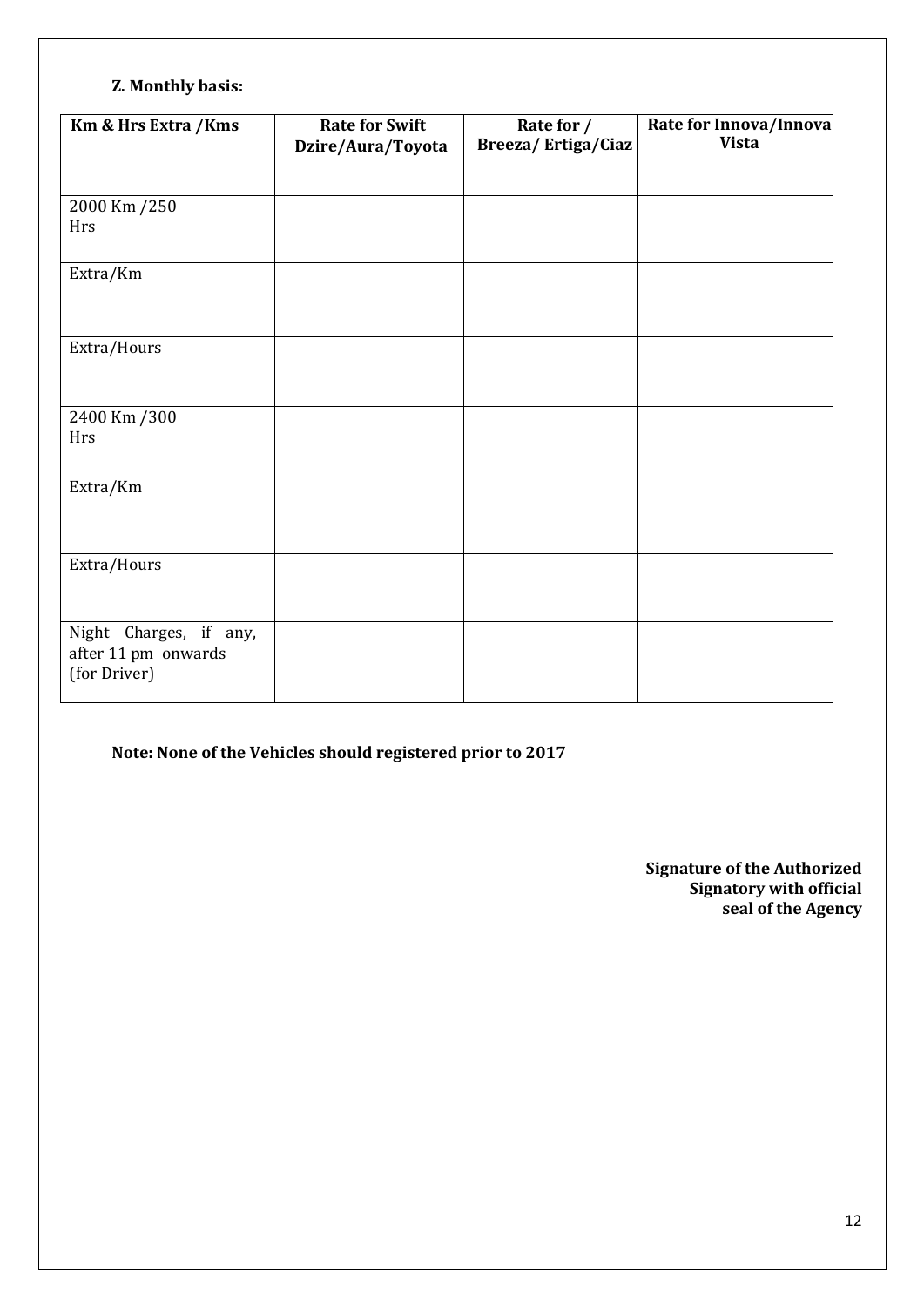#### **TENDER ACCEPTANCE LETTER**

(To be given on Company Letter Head) Date

To,

**Sub. Acceptance of Terms & Conditions of Tender.**

Tender Reference No:

Name of Tender/Work:

Dear Sir,

1) I/We have downloaded / obtained the tender document(s) for the above mentioned Tender/Work' for the web site(s) namely;

as per your advertisement, given in the above mentioned website(s).

- 2) I/We hereby certify that I/we have read the entire terms and conditions of the Tender Documents from Page No. to (including a) documents like annexure(s), schedule(s). etc, which form part of the contract agreement and I/we shall abide hereby by the terms/conditions/ clauses contained therein.
- 3) The corrigendum(s) issued from time to time by your department/organization too have all been taken into consideration, while submitting this acceptance letter.
- 4) I/We hereby unconditionally accept the tender conditions of above mentioned tender document(s)/corrigendum(s) in its totally/entirely.
- 5) In case any provisions of this tender are found violated, then your department/organization shall without prejudice to any other right or remedy be at liberty to reject this Tender/Bid including the forfeiture of the full said earnest money deposit absolutely.

Yours faithfully,

**(Signature of the Bidder, with OfficialSeal)**